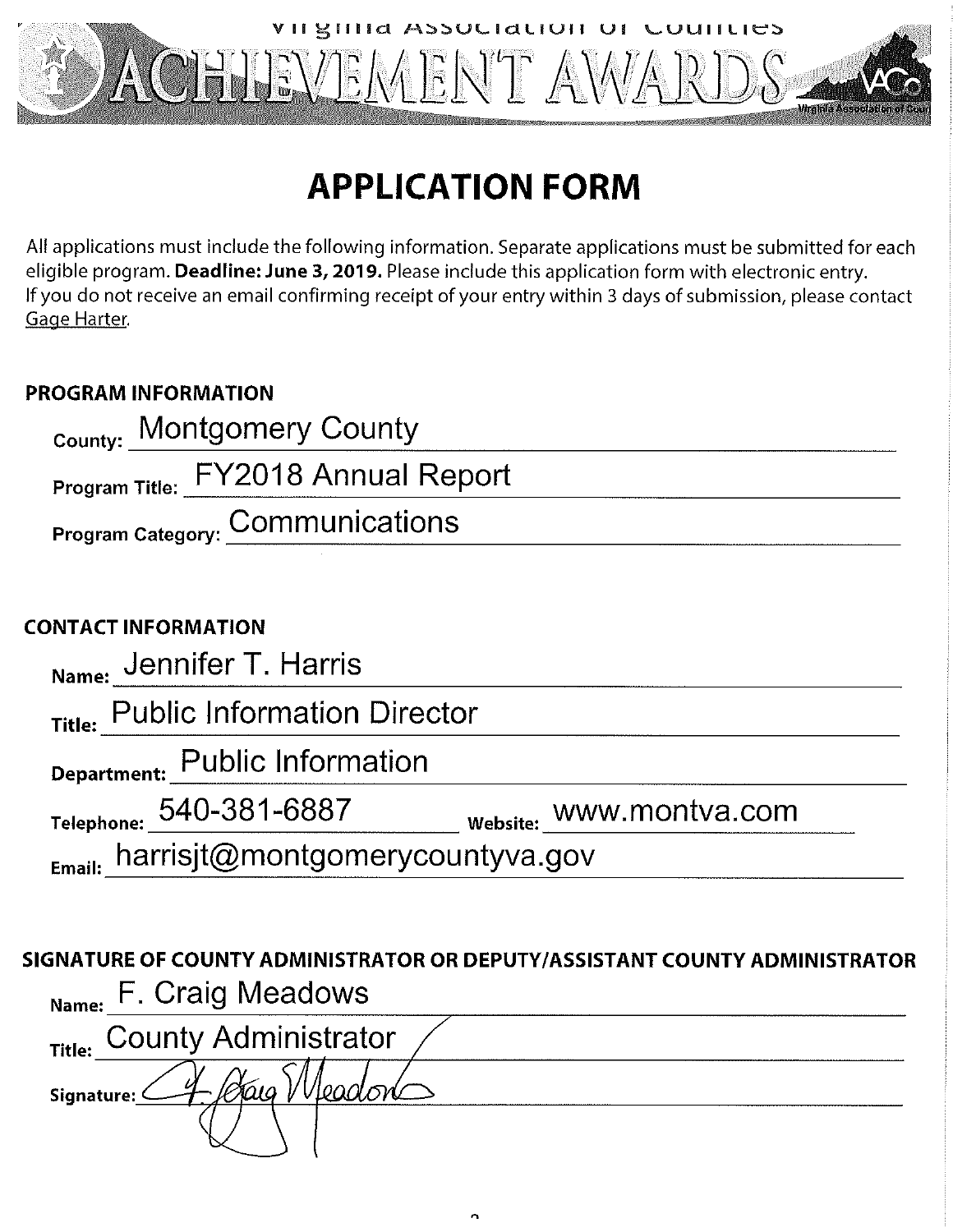## **VACo Communications Award Submission – Montgomery County Annual Report Executive Summary**

Montgomery County's FY 2018 Annual Report highlights accomplishments and changes that took place during the timeframe of July 1, 2017 to June 30, 2018, and is released to the citizens each fall. Typically, the report follows the Strategic Initiatives and Action Agenda set forth by the Board of Supervisors and features the accomplishments of the Sheriff's Office, Fire and Rescue Volunteers, Economic Development, Montgomery Floyd Regional Library (MFRL), Parks and Recreation, RSVP and other county departments. The main audience of the Annual Report is Montgomery County citizens.

This is an opportunity to communicate with the citizens beyond Board meetings and other traditional communication methods in an effort to help instill a sense of pride in what Montgomery County has accomplished over the past year, as well as to inform viewers of any changes that have taken place. Before going live, the Montgomery County 2018 Annual Report was screened at a Leadership Team Meeting of Montgomery County department heads and received rave reviews. Following this pre-viewing was a public screening at the December 17, 2018, meeting of the Montgomery County Board of Supervisors where all members of the Board and the County Administrator expressed how impressed they were with the final product.

The video is now posted on the montgomeryva YouTube Channel, Facebook, and on both Montgomery County WMCC 190 television stations on the Comcast and Shentel cable networks. The primary goal of the Montgomery County's FY 2018 Annual Report video is to use another communication vehicle beyond traditional communication methods and Board meetings to share an overview and help instill a sense of pride in what Montgomery County has accomplished over the past year, as well as inform views of changes that have taken place.

1 of 4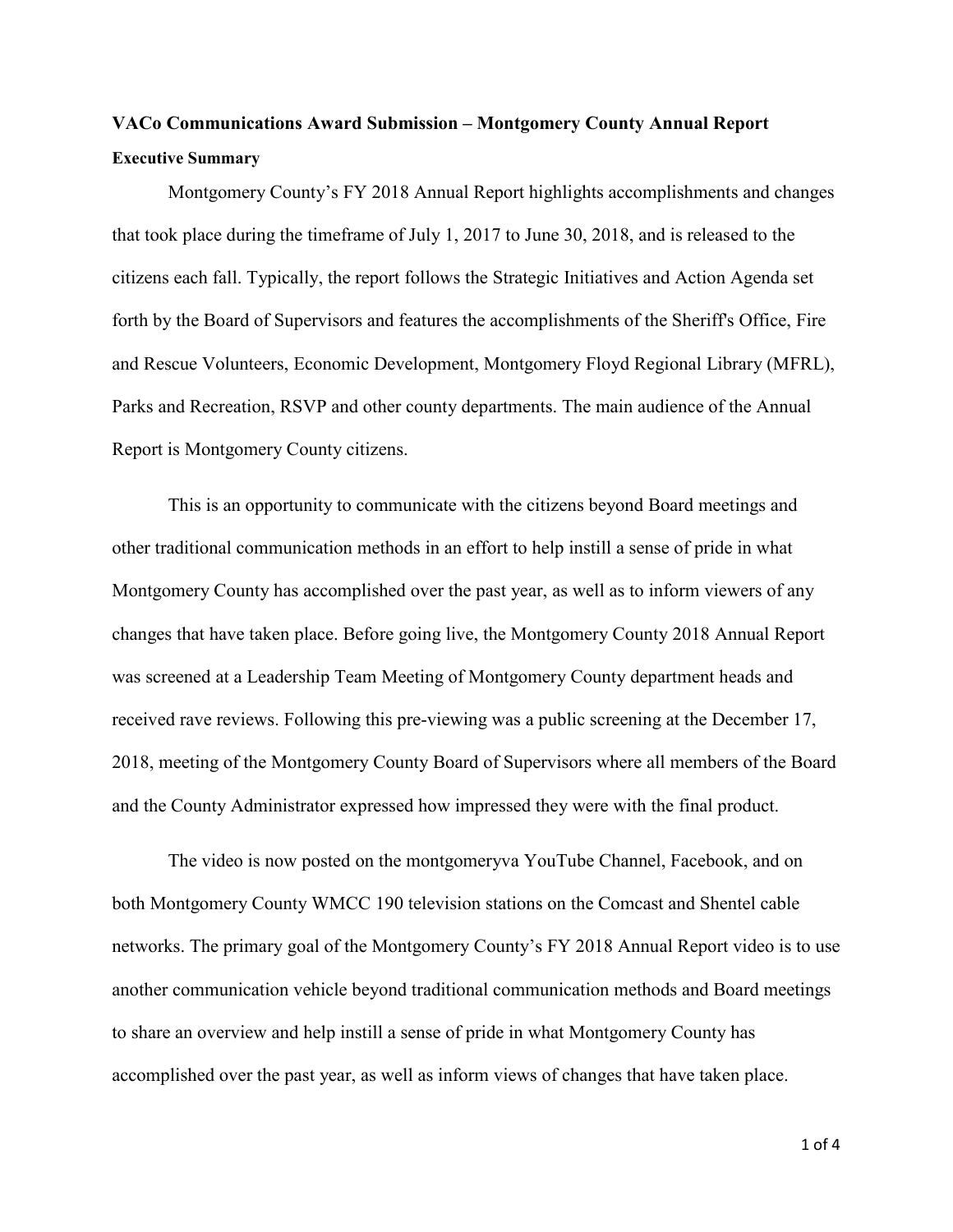#### **Overview**

Montgomery County's FY 2018 Annual Report highlights accomplishments and changes that took place during the timeframe of July 1, 2017 to June 30, 2018, and is released to the citizens by early fall each year. This year's annual report was released in November of 2018. The FY 2018 Annual Report highlighted the county's accomplishments, while featuring staff from each respective location to share the accomplishments. While this annual report is slightly longer than reports in the past, it has gained higher views and a positive response both internally and externally.



Montgomery County 2018 Annual Report

This annual report is an opportunity to communicate with the citizens beyond Board meetings and other traditional communication methods in an effort to help instill a sense of pride in what Montgomery County has accomplished over the past year and keep up to date with any changes that have taken place. The Montgomery County Public Information Office, which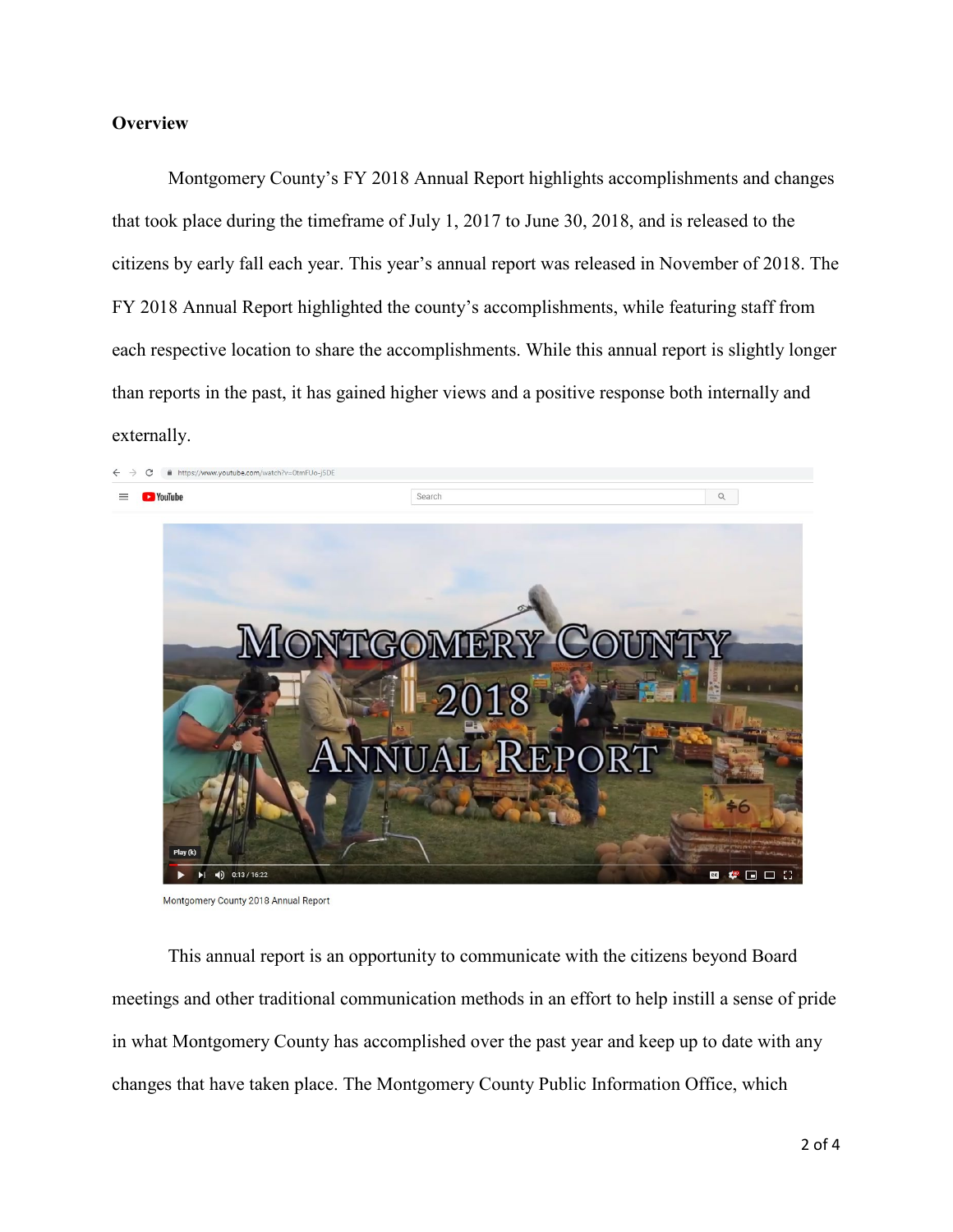consists of three individuals who serve a population of just under 100,000 citizens, produces this annual report. Since the Public Information Office is never working on just one project at a time, the expressed production hours for the Annual Report are estimates. The Public Information Office takes pride in its frugal use of tax dollars and believes its work greatly exceeds the cost of production, especially in the case of this project.

Each year, the Montgomery County Annual Report is a constantly evolving production right up until the point of completion. After the first draft is completed, each department provides detailed notes on how they want their section to be presented and what they want changed. Before going live, the Montgomery County 2018 Annual Report was screened at a Leadership Team Meeting of Montgomery County department heads and received rave reviews. Following this was a public screening at the December 17, 2018, meeting of the Montgomery County Board of Supervisors where all members of the Board and the County Administrator expressed how impressed they were with the final product. The video is now posted on the montgomeryva YouTube Channel, Facebook, and on both Montgomery County WMCC 190 television stations on the Comcast and Shentel cable networks.

As with every Montgomery County Public Information project, time was made for completion of the Montgomery County, Virginia's FY 2018 Annual Report video in between daily duties and other projects. That combined with no production budget other than staff hours makes for very economical production costs. There was no set budget for this project other than hours spent by staff. Background footage and supplementary media was created as needed by one staff member and put together with existing photos and video from Public Information Office archives and what was submitted from county departments. Using the Adobe Suite one